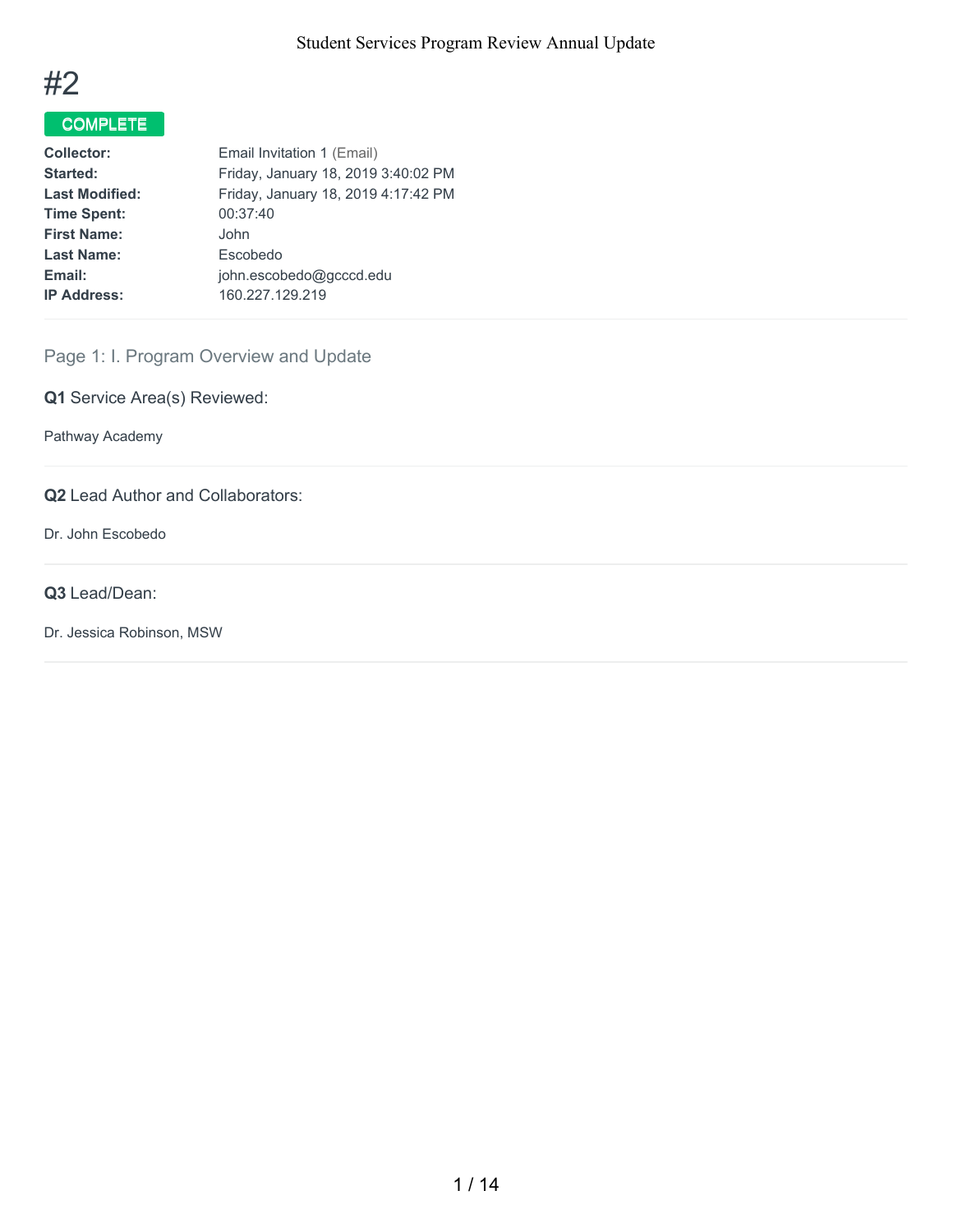**Q4** Service Area Update (Required): Please summarize the changes, additions, and achievements that have occurred in your service area since the last program review annual update. Note you can access previous years' program reviews here (requires a District username and password).

Pathway Academy has implemented three program additions going into year two of our Title V (HSI) grant. The following additions are in compliance with and follow the designated timeline and milestones outlined by our program goals and objectives.

1. The Title V team has carried out our second year student support program component. We are now offering a series of Sophomore Seminar workshops to second year program students. These series of workshops are meant to prevent the "Sophomore Slump" many students go through during their second year of college. During the Fall 2018 semester, we offered a three session workshop that covered Transfer Requirements, Scholarships, and a Student Panel. The Spring 2019 Sophomore Seminar is scheduled to take place in March of 2019.

2. During the Fall 2018 semester, we began to embed peer mentors into three departments: Graphic Design, Computer Information Systems, and English. These embedded peer mentors will provide peer mentoring services such as time management guidance, study skills workshops, facilitate study groups, and guide students to other campus student support services. Peer mentors will also work with course instructors to carry out an intrusive Early Alert system within the classroom setting. The Early Alert system will consist of intrusive relationship building with students, academic progress monitoring, and positive messaging to students. These student centered strategies were discussed in the summer Equity in Practice Institute for Cuyamaca faculty. Partnerships with History, Sociology, English, Graphic Design, Computer Information Systems, and Student Success courses will allow Pathway Academy to pilot embedded peer mentors in six college departments in the Spring semester of 2019.

3. Pathway Academy launched its first JumpStart event in the Spring of 2018. Students recruited from our local feeder high schools, Mt. Empire, Monte Vista, Steel Canyon, and Mt. Miguel attended. The close to one hundred students in attendance received college registration support, course schedule advice, and attended a Growth Mindset workshop. JumpStart services also provided a parent orientation in English and Spanish for our programs Latinx student population.

## Page 2: II. Student Learning Outcomes/Student Services Outcomes Assessment Reflection

**Q5** Please provide a summary of your service area's student learning outcome (SLO) and student services outcome (SSO) assessment efforts and findings from 2017/18. For assistance locating assessment information stored in TracDat, please contact the Institutional Effectiveness, Success, and Equity Office at brianna.hays@gcccd.edu.

Pathway Academy students were enrolled in both English and math courses during the Fall 2017 and Spring 2018 to ensure access to transfer level English and math courses in order to complete English and math requirements within a year. Our 2017 Student Learning Outcomes show a 91% retention rate in math and 57% successfully passed math. Program data also shows a 94% retention rate in English and 75% success rate in English as well.

Pathway Academy students are also required to enroll in Student College Success courses during their first academic year at Cuyamaca College. Program students enrolled in COUN 120 courses learn study skills, emotional intelligence, time management, and student development strategies. The COUN 120 student centered learning strategies are meant to increase the retention, persistence, and success rates in all the courses our program students are enrolled in. Our data shows a 94% retention rate and 72% course success rate for our program students. This data reflects the findings for only Fall 2017. Once we receive the comparison report for Spring 2018, we will upload this information to our program review.

**Q6** OPTIONAL: Please use the button below to upload any additional/supporting documentation (in Word or PDF format) for the above question.

**Pathway Academy FYE Comparison Report 2016-2018.pdf (22.2KB)**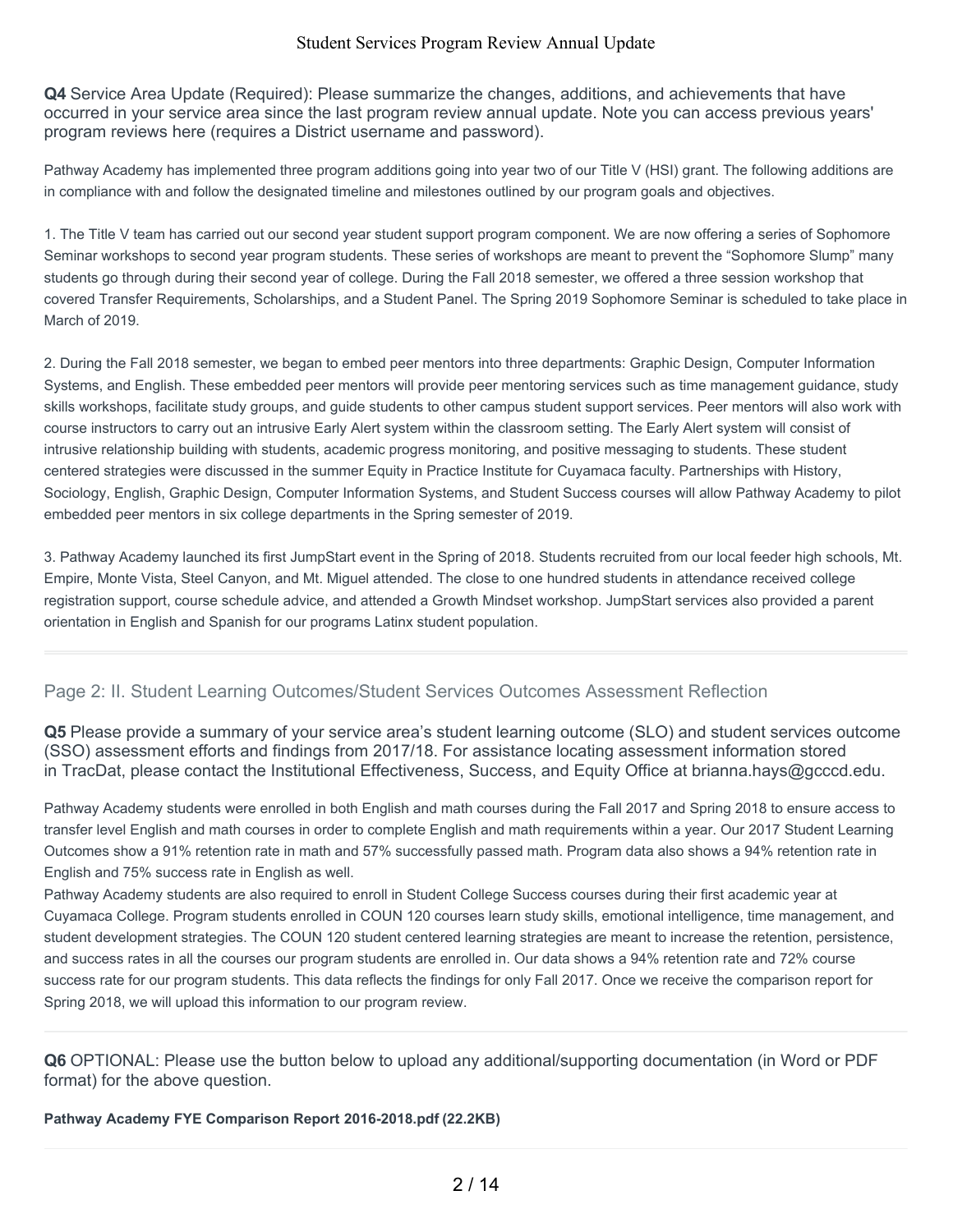**Q7** How did (or will) your service area use its 2017/18 SLO and SSO assessment findings to advance student success and improve services to students?

After reviewing the Fall 2017 student success data, programmatic changes regarding required enrollment in both English and math courses in the same semester have changed. Data results show that some students are not academically ready to take on both subjects in the same semester. Moving forward, we will place students in math and/or English classes based on their high school transcripts and GPA.

Peer mentors will also be embedded in selected English and math courses. The role of embedded peer mentors will be to provide mentoring services in time management, study skills, facilitate study groups, and guide students to other campus student support services. Peer mentors will also work with course instructors to carry out an intrusive Early Alert system within the classroom setting. We will measure and asses these pilots by the end of Spring 2019.

**Q8** OPTIONAL: Please use the button below to upload any additional/supporting documentation (in Word or PDF format) for the above question. **Respondent skipped this question**

**Q9** What are your service area's assessment plans (i.e., which SLOs and/or SSOs will be assessed) for 2018/19?

The Title V team will assess our programs Student Learning Outcomes with the department chairs in English, ESL, and math in Fall 2017 and Spring 2018. Data measures from accelerated courses in English, ESL, and math and transfer level English and math courses will be discussed in the Title V Steering Committee meetings. As a committee, we will assess and adjust program services by end of Spring 2019.

**Q10** OPTIONAL: Please use the button below to upload any additional/supporting documentation (in Word or PDF format) for the above question.

**Respondent skipped this question**

Page 3: III. Student Achievement and Institutional Effectiveness

**Q11** Please review any research data and/or reports for your service area and summarize the findings and implications for practice.

Pathway Academy has a partnership with English, ESL, and math departments to place program students into accelerated English, ESL, and math courses. This partnership is meant to provide equitable access to transfer level English and math in a timely manner for underrepresented students. The data report shows a 90% retention rate and 70% success rate with students enrolled in accelerated English course.

Since there are five different levels of accelerated math, the data varies among each different accelerated course level. I have attached the data report provided by IESE for Fall 2017 and Spring 2018. The data shows that our program students are doing much better in accelerated English courses compared to accelerated math courses.

**Q12** OPTIONAL: Please use the button below to upload any additional/supporting documentation (in Word or PDF format) for the above question.

**PA Math English Courses 2017-18 Cohort Results 190117.pdf(139.6KB)**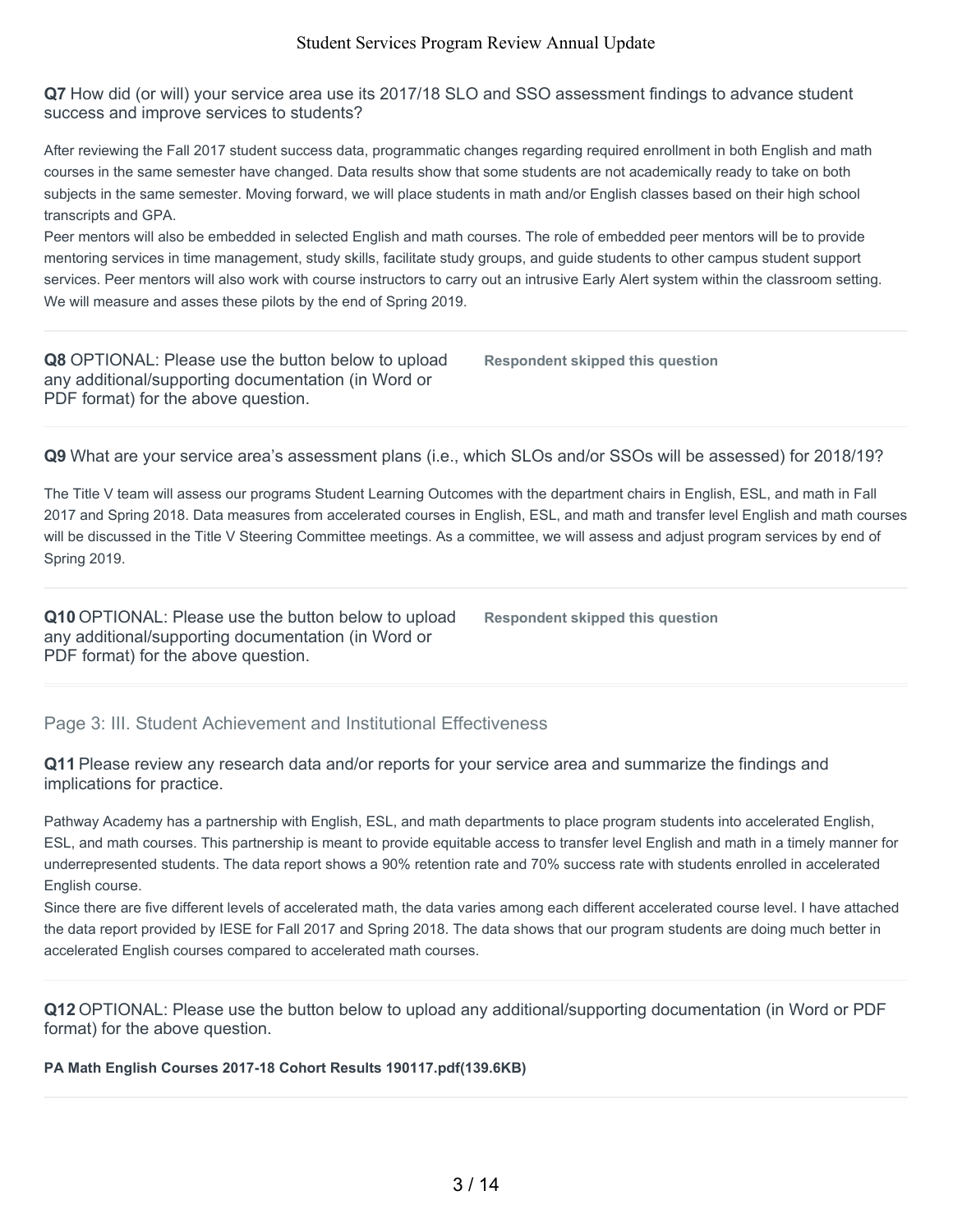**Q13** What steps will the service area take to improve services and/or outcomes (e.g., course success, persistence, degree/certificate completion, or transfer) for the College's disproportionately impacted student groups?To access a detailed report on the College's equity data, click here. To access college-wide student demographic and outcome data, click here.

Since Pathway Academy places students in accelerated English, ESL, and math courses, the Title V team would like to put together a work plan between our Summer Bridge program and the English and math department to prepare disproportionately impacted students for these gateway courses. Disproportionately impacted students need to be pre-exposed to and prepared to handle English and/or math courses over the summer before the start of their first academic semester.

| Q14 OPTIONAL: Please use the button below to upload<br>any additional/supporting documentation (in Word or<br>PDF format) for the above question. | <b>Respondent skipped this question</b>                                                                                                                                                                                                                         |
|---------------------------------------------------------------------------------------------------------------------------------------------------|-----------------------------------------------------------------------------------------------------------------------------------------------------------------------------------------------------------------------------------------------------------------|
| Page 4: IV. Previous Goals: Update (If Applicable)                                                                                                |                                                                                                                                                                                                                                                                 |
| Q15 Would you like to provide an update for your<br>previous program review goal(s)?                                                              | <b>Yes</b>                                                                                                                                                                                                                                                      |
| Page 5: Previous Goal 1                                                                                                                           |                                                                                                                                                                                                                                                                 |
| Q16 Previous Goal 1:                                                                                                                              |                                                                                                                                                                                                                                                                 |
| between class cohorts, and career/transfer guidance are currently being developed and piloted.                                                    | The Title V team is building on the suggestions provided by student surveys from last year's program review. Student recommendations<br>to expand on group peer mentoring, engagement between class cohorts, study skills workshops, more meaningful engagement |
| <b>Q17</b> Link to College Strategic Goal(s):                                                                                                     | <b>Guided Student</b><br>×<br><b>Pathways</b>                                                                                                                                                                                                                   |
|                                                                                                                                                   | <b>Student Validation and</b><br><b>Engagement</b>                                                                                                                                                                                                              |
| Q18 Goal Status                                                                                                                                   | In Progress                                                                                                                                                                                                                                                     |
| 0الرعامي المتناوبة المستقبل المتحدد واللامح والمستقبل المستقبل المستقبل والمساحة والمستقبل والاستعمال والمرام المرام                              |                                                                                                                                                                                                                                                                 |

**Q19** How was the goal evaluated? If the goal is "in progress," how will it be evaluated?

Pathway Academy will conduct a second round of surveys to receive student feedback on the program changes we have conducted.

**Q20** Please provide the rationale for this goal:

By accomplishing the goals of last year's student surveys, we will be complying with two of our own institutional objectives in student guided pathways and student validation and engagement.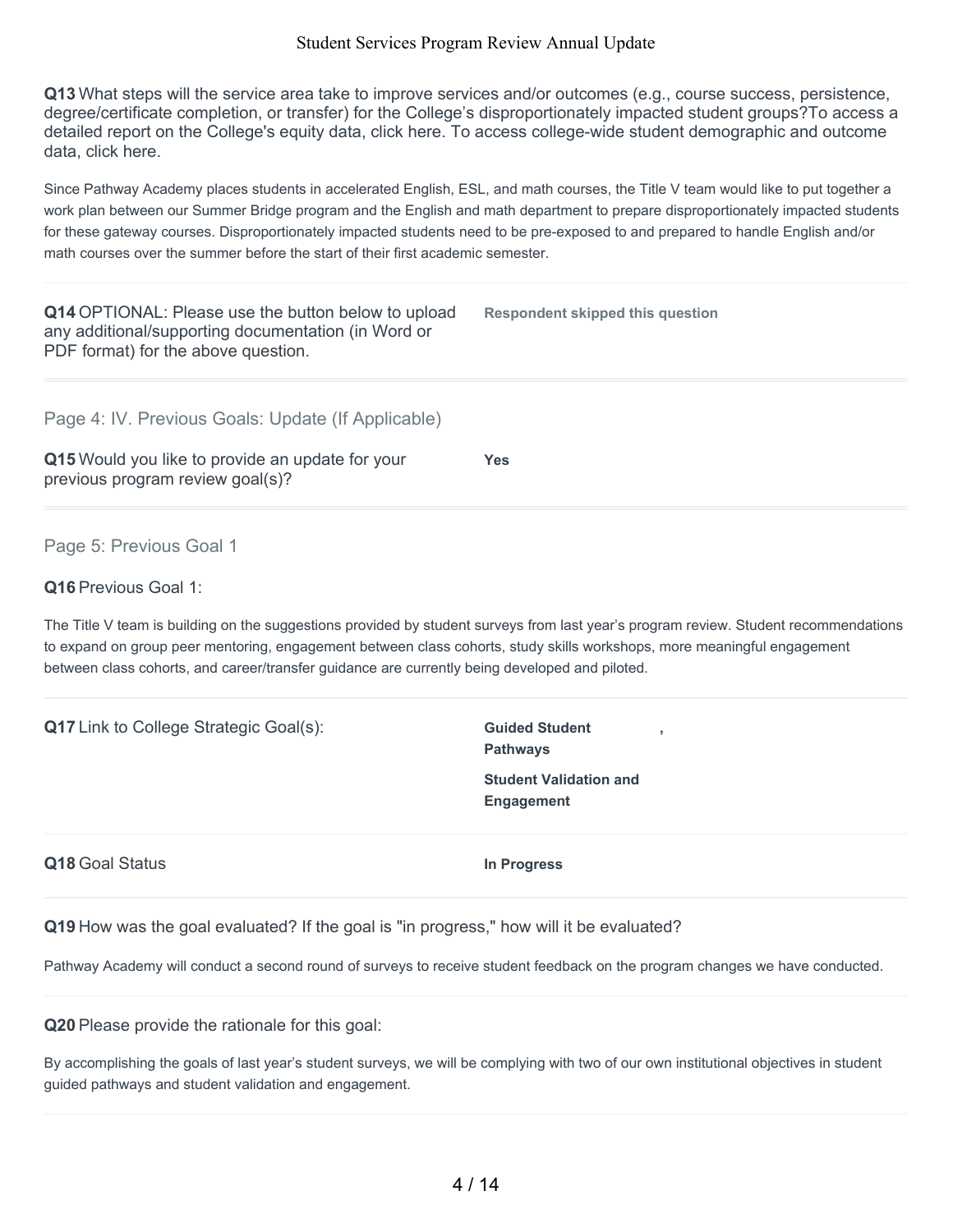#### **Q21** Please provide the goal action steps for the year (previously "Activities"):

Working with department chairs and selected instructors to embed peer mentors into courses to provide impactful student group mentoring throughout semester. Title V staff have developed a series of study skills workshops that have been piloted in COUN 120 courses. Title V staff have also developed our Second Year Program component. A series of Sophomore Seminars offering transfer requirements/guidance, scholarship information, and student panel made up of successfully transferred students to local universities took place Fall 2018 and scheduled for Spring 2019.

**Q22** \*\*OPTIONAL\*\* Previous Goal 1 Additional Documentation: If you have any additional documentation you would like to include in relation to this goal, please use the "Upload" button below. You can upload a Word document or PDF file.

**Q23** Do you have another goal to update? **Yes**

**Respondent skipped this question**

Page 6: Previous Goal 2

#### **Q24** Previous Goal 2:

Last year's student survey data shows that the majority of our program students understand and find the material of our programs COUN 120 relevant to their personal growth. The data shows that 66% of students feel engaged and validated by course materials, instructors, and program activities. Our goal is to increase this student satisfaction percentage to 75% by Spring of 2019.

| <b>Q25</b> Link to College Strategic Goal(s): | <b>Student Validation and</b><br><b>Engagement</b> |
|-----------------------------------------------|----------------------------------------------------|
| Q26 Goal Status                               | In Progress                                        |

**Q27** How was the goal evaluated? If the goal is "in progress," how will it be evaluated?

Develop evaluation plan to review engagement activities and instructional material by end of Spring 2019. Report findings to Title V Steering Committee meeting.

### **Q28** Please provide the rationale for this goal:

Increasing student program satisfaction to 75% will help develop meaningful and impactful student engagement and validation program practices. These student centered strategies can be institutionalized as part of our own institutional goal to engage and validate students at Cuyamaca College.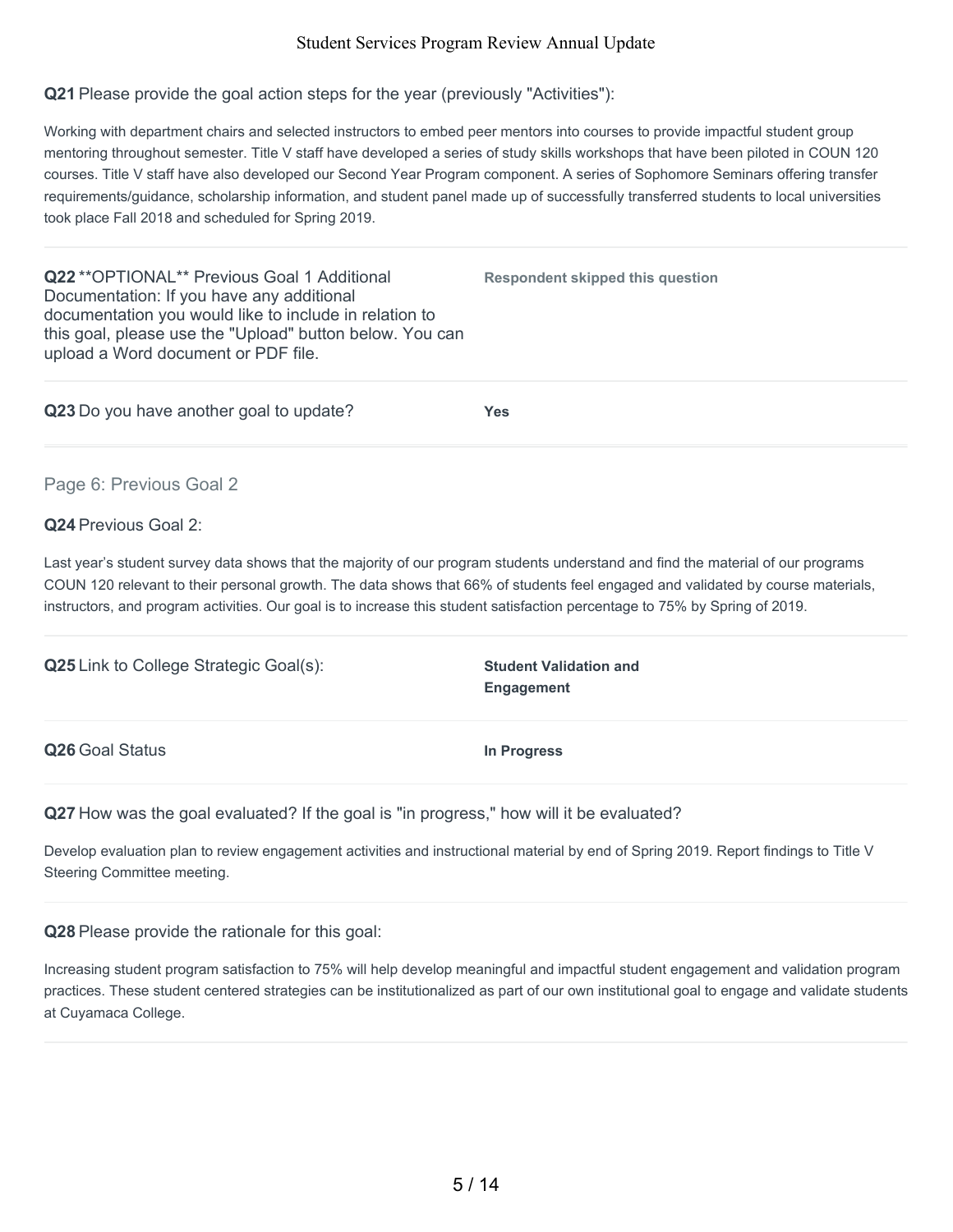# **Q29** Please provide the goal action steps for the year (previously "Activities"):

Title V staff has been piloting a series of student engagement activities during the 2018 Fall semester and will continue to hold engagement activities during Spring of 2019. Title V staff has been holding monthly meetings with program instructors to assess and adjust coursework material in COUN 120 class.

| Q30 ** OPTIONAL** Previous Goal 2 Additional<br>Documentation: If you have any additional<br>documentation you would like to include in relation to<br>this goal, please use the "Upload" button below. You can<br>upload a Word document or PDF file. | <b>Respondent skipped this question</b> |
|--------------------------------------------------------------------------------------------------------------------------------------------------------------------------------------------------------------------------------------------------------|-----------------------------------------|
| Q31 Do you have another goal to update?                                                                                                                                                                                                                | <b>No</b>                               |
| Page 7: Previous Goal 3                                                                                                                                                                                                                                |                                         |
| Q32 Previous Goal 3:                                                                                                                                                                                                                                   | <b>Respondent skipped this question</b> |
| Q33 Link to College Strategic Goal(s):                                                                                                                                                                                                                 | <b>Respondent skipped this question</b> |
| Q34 Goal Status                                                                                                                                                                                                                                        | <b>Respondent skipped this question</b> |
| Q35 How was the goal evaluated? If the goal is "in<br>progress," how will it be evaluated?                                                                                                                                                             | <b>Respondent skipped this question</b> |
| Q36 Please provide the rationale for this goal:                                                                                                                                                                                                        | <b>Respondent skipped this question</b> |
| Q37 Please provide the goal action steps for the year<br>(previously "Activities"):                                                                                                                                                                    | <b>Respondent skipped this question</b> |
| Q38 ** OPTIONAL** Previous Goal 3 Additional<br>Documentation: If you have any additional<br>documentation you would like to include in relation to<br>this goal, please use the "Upload" button below. You can<br>upload a Word document or PDF file. | <b>Respondent skipped this question</b> |
| Q39 Do you have another goal to update?                                                                                                                                                                                                                | <b>Respondent skipped this question</b> |
| Page 8: Previous Goal 4                                                                                                                                                                                                                                |                                         |
| Q40 Previous Goal 4:                                                                                                                                                                                                                                   | <b>Respondent skipped this question</b> |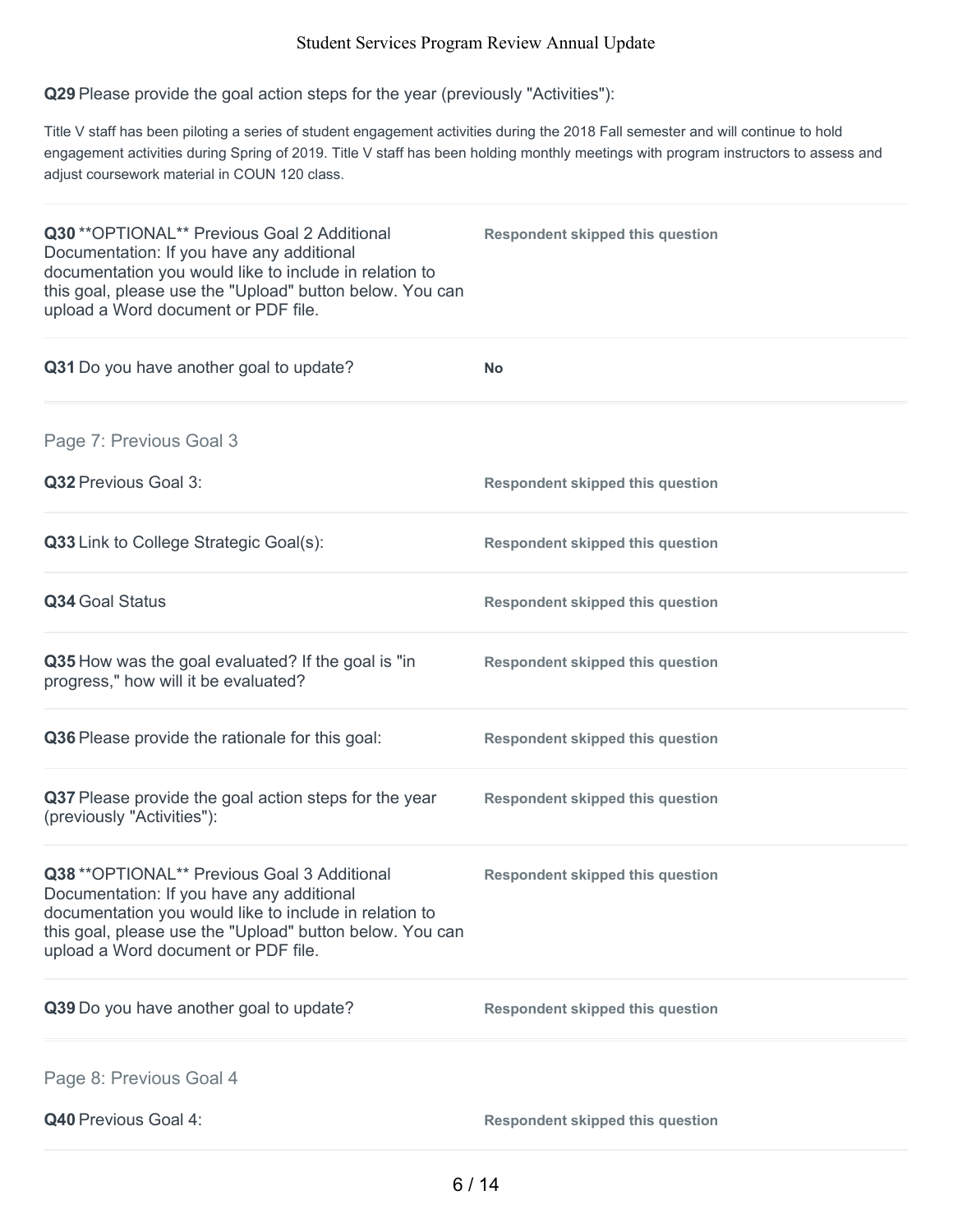| <b>Q41</b> Link to College Strategic Goal(s):                                                                                                                                                                                                          | <b>Respondent skipped this question</b> |
|--------------------------------------------------------------------------------------------------------------------------------------------------------------------------------------------------------------------------------------------------------|-----------------------------------------|
| <b>Q42 Goal Status</b>                                                                                                                                                                                                                                 | <b>Respondent skipped this question</b> |
| Q43 How was the goal evaluated? If the goal is "in<br>progress," how will it be evaluated?                                                                                                                                                             | <b>Respondent skipped this question</b> |
| Q44 Please provide the rationale for this goal:                                                                                                                                                                                                        | <b>Respondent skipped this question</b> |
| Q45 Please provide the goal action steps for the year<br>(previously "Activities"):                                                                                                                                                                    | <b>Respondent skipped this question</b> |
| Q46 ** OPTIONAL** Previous Goal 4 Additional<br>Documentation: If you have any additional<br>documentation you would like to include in relation to<br>this goal, please use the "Upload" button below. You can<br>upload a Word document or PDF file. | <b>Respondent skipped this question</b> |
| Q47 Do you have another goal to update?                                                                                                                                                                                                                | <b>Respondent skipped this question</b> |
| Page 9: Previous Goal 5                                                                                                                                                                                                                                |                                         |
| Q48 Previous Goal 5:                                                                                                                                                                                                                                   | <b>Respondent skipped this question</b> |
| Q49 Link to College Strategic Goal(s):                                                                                                                                                                                                                 | <b>Respondent skipped this question</b> |
| Q50 Goal Status                                                                                                                                                                                                                                        | <b>Respondent skipped this question</b> |
| Q51 How was the goal evaluated? If the goal is "in<br>progress," how will it be evaluated?                                                                                                                                                             | <b>Respondent skipped this question</b> |
| Q52 Please provide the rationale for this goal:                                                                                                                                                                                                        | <b>Respondent skipped this question</b> |
| Q53 Please provide the goal action steps for the year<br>(previously "Activities"):                                                                                                                                                                    | <b>Respondent skipped this question</b> |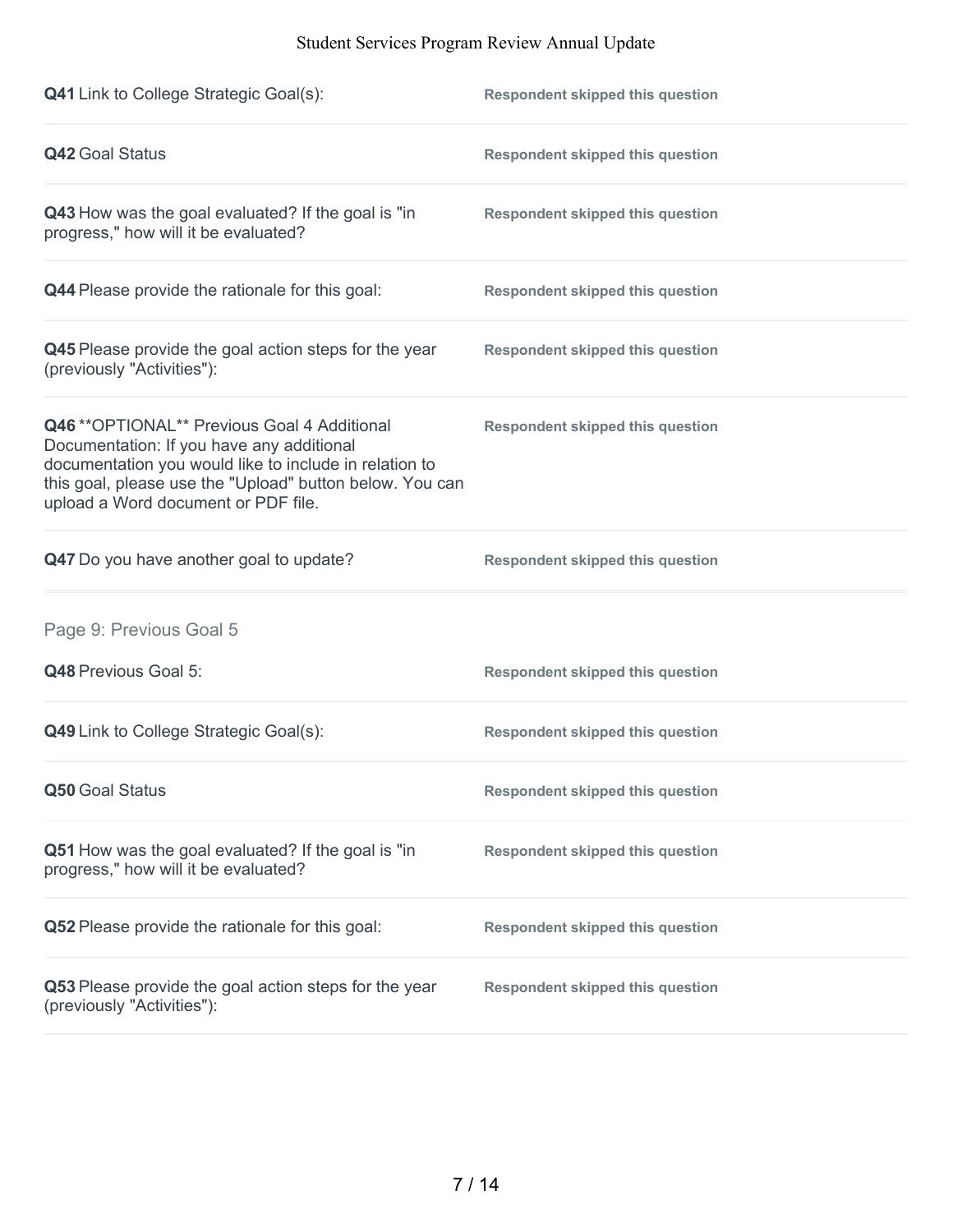| <b>Q54 ** OPTIONAL** Previous Goal 5 Additional</b><br>Documentation: If you have any additional<br>documentation you would like to include in relation to<br>this goal, please use the "Upload" button below. You can<br>upload a Word document or PDF file. | <b>Respondent skipped this question</b>    |
|---------------------------------------------------------------------------------------------------------------------------------------------------------------------------------------------------------------------------------------------------------------|--------------------------------------------|
| Page 10: V. New Goals (If Applicable)                                                                                                                                                                                                                         |                                            |
| Q55 Would you like to propose any new goal(s)?                                                                                                                                                                                                                | <b>Yes</b>                                 |
| Page 11: New Goal 1                                                                                                                                                                                                                                           |                                            |
| Q56 New Goal 1:                                                                                                                                                                                                                                               |                                            |
| Build a Math and English component to Summer Bridge program.                                                                                                                                                                                                  |                                            |
| <b>Q57</b> Link to College Strategic Goal(s):                                                                                                                                                                                                                 | <b>Basic Skills</b><br><b>Acceleration</b> |
| <b>Q58</b> Please provide the rationale for this goal:                                                                                                                                                                                                        |                                            |
| Disproportionately impacted students need to be pre-exposed to and prepared to handle English and/or math courses over the summer<br>before the start of their first academic semester.                                                                       |                                            |

**Q59** Please provide the goal action steps for the year (previously "Activities"):

Discuss this topic with Title V Steering Committee members. Develop a work plan with English and math Department Chairs.

**Q60** How will the goal be evaluated?

Develop evaluation plan with Department Chairs and Title V staff. Discuss Summer Bridge data with Title V Steering Committee members.

**Q61** \*\*OPTIONAL\*\* New Goal 1 Additional Documentation: If you have any additional documentation you would like to include in relation to this goal, please use the "Upload" button below. You can upload a Word document or PDF file.

**Q62** Do you have another new goal? **Yes**

**Respondent skipped this question**

Page 12: New Goal 2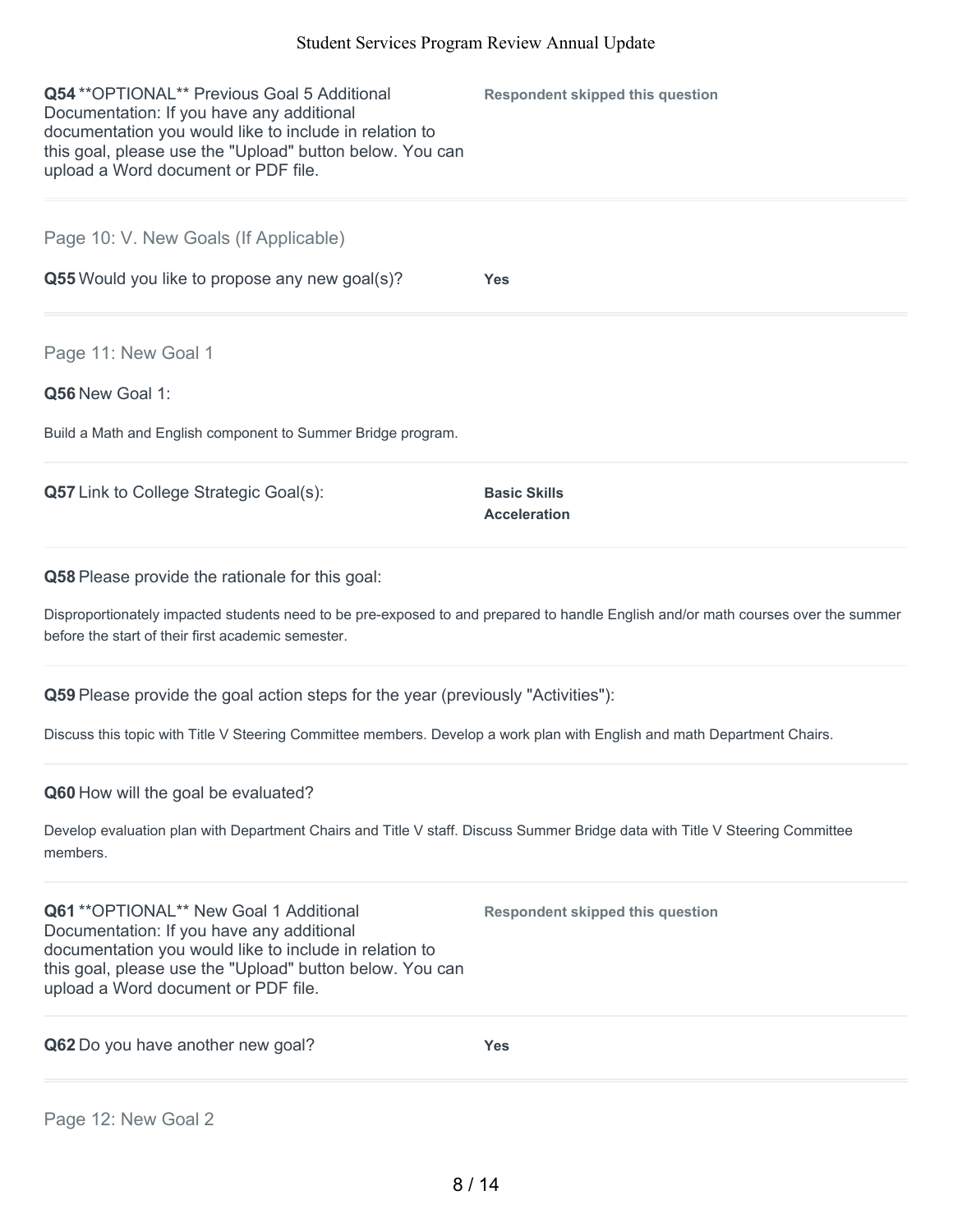#### **Q63** New Goal 2:

Successfully embed peer mentors in gateway courses to increase retention, persistence, and success rates. The completion of gateway courses falls in line with guided pathway objectives.

**Q64** Link to College Strategic Goal(s): Basic Skills

**Acceleration Guided Student Pathways**

**,**

**Q65** Please provide the rationale for this goal:

Disproportionately impacted students will benefit from peer mentoring within in the classroom on subjects such as time management, study skills, guided to student support services, and personalized early alert system.

**Q66** Please provide the goal action steps for the year (previously "Activities"):

Schedule Team Peer Mentoring meetings to develop semester work plan with course instructor.

#### **Q67** How will the goal be evaluated?

Develop evaluation plan with peer mentors and course instructors. Meet monthly to assess and adjust work plan. Discuss embedded peer mentor data with Title V Steering Committee members.

**Q68** \*\*OPTIONAL\*\* New Goal 2 Additional Documentation: If you have any additional documentation you would like to include in relation to this goal, please use the "Upload" button below. You can upload a Word document or PDF file. **Respondent skipped this question**

| Page 13: VI. Resources Needed to Fully Achieve Goal(s)                        |                                  |
|-------------------------------------------------------------------------------|----------------------------------|
| Q69 Is the program requesting resources this year to<br>achieve this goal?    | <b>No</b>                        |
| Page 14: V. Faculty Resource Needs                                            |                                  |
| Q70 Are you requesting one or more faculty positions to<br>achieve this goal? | Respondent skipped this question |
|                                                                               |                                  |

Page 15: Faculty Position Request(s)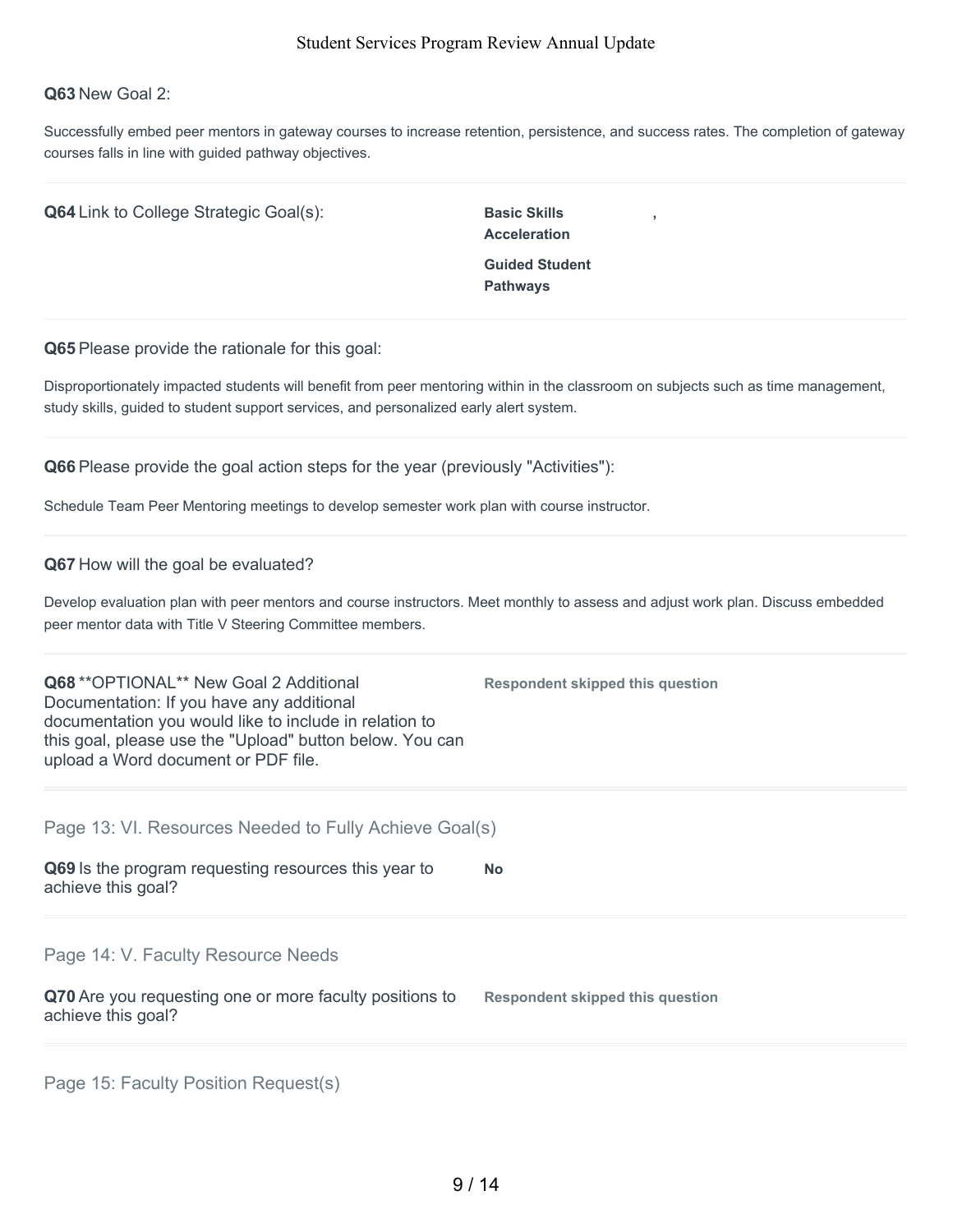| Q71 Please remember to complete the Faculty Position<br>Request Form (accessible here, under Staffing Request<br>Information) for this position that you are requesting and<br>upload it using the button below. The Faculty Position<br>Request Form (In Word) can be located here (under<br>Staffing Request Information). Brief Description of the<br><b>Position Requested:</b>                                            | <b>Respondent skipped this question</b> |
|--------------------------------------------------------------------------------------------------------------------------------------------------------------------------------------------------------------------------------------------------------------------------------------------------------------------------------------------------------------------------------------------------------------------------------|-----------------------------------------|
| Q72 Related Program Goal(s):                                                                                                                                                                                                                                                                                                                                                                                                   | <b>Respondent skipped this question</b> |
| Q73 Faculty Position Request Upload 1: Please upload<br>the completed faculty request form for the above position<br>using the button below. You can access the Word<br>version of the Faculty Position Request Form here.                                                                                                                                                                                                     | <b>Respondent skipped this question</b> |
| Q74 Faculty Position Request 2 (if applicable): Please<br>remember to complete the Faculty Position Request<br>Form (accessible here, under Staffing Request<br>Information) for this position that you are requesting and<br>upload it using the button below. The Faculty Position<br>Request Form (In Word) can be located here (under<br>Staffing Request Information). Brief Description of<br><b>Position Requested:</b> | <b>Respondent skipped this question</b> |
| Q75 Related Program Goal(s):                                                                                                                                                                                                                                                                                                                                                                                                   | <b>Respondent skipped this question</b> |
| Q76 Faculty Position Request Upload 2: Please upload<br>the completed faculty request form for the above position<br>using the button below. You can access the Word<br>version of the Faculty Position Request Form here.                                                                                                                                                                                                     | <b>Respondent skipped this question</b> |
|                                                                                                                                                                                                                                                                                                                                                                                                                                |                                         |
| Page 16: VI. Classified Staff Resource Needs                                                                                                                                                                                                                                                                                                                                                                                   |                                         |
| Q77 Are you requesting one or more classified positions<br>to achieve this goal?                                                                                                                                                                                                                                                                                                                                               | <b>Respondent skipped this question</b> |
| Page 17: Classified Staff Position Request(s)<br>Q78 Classified Staff Position Request 1: Please<br>remember to complete the Classified Staff Position<br>Request Form (accessible here, under Staffing Request<br>Information) for this position you are<br>requesting. Brief Description of Position Requested:                                                                                                              | <b>Respondent skipped this question</b> |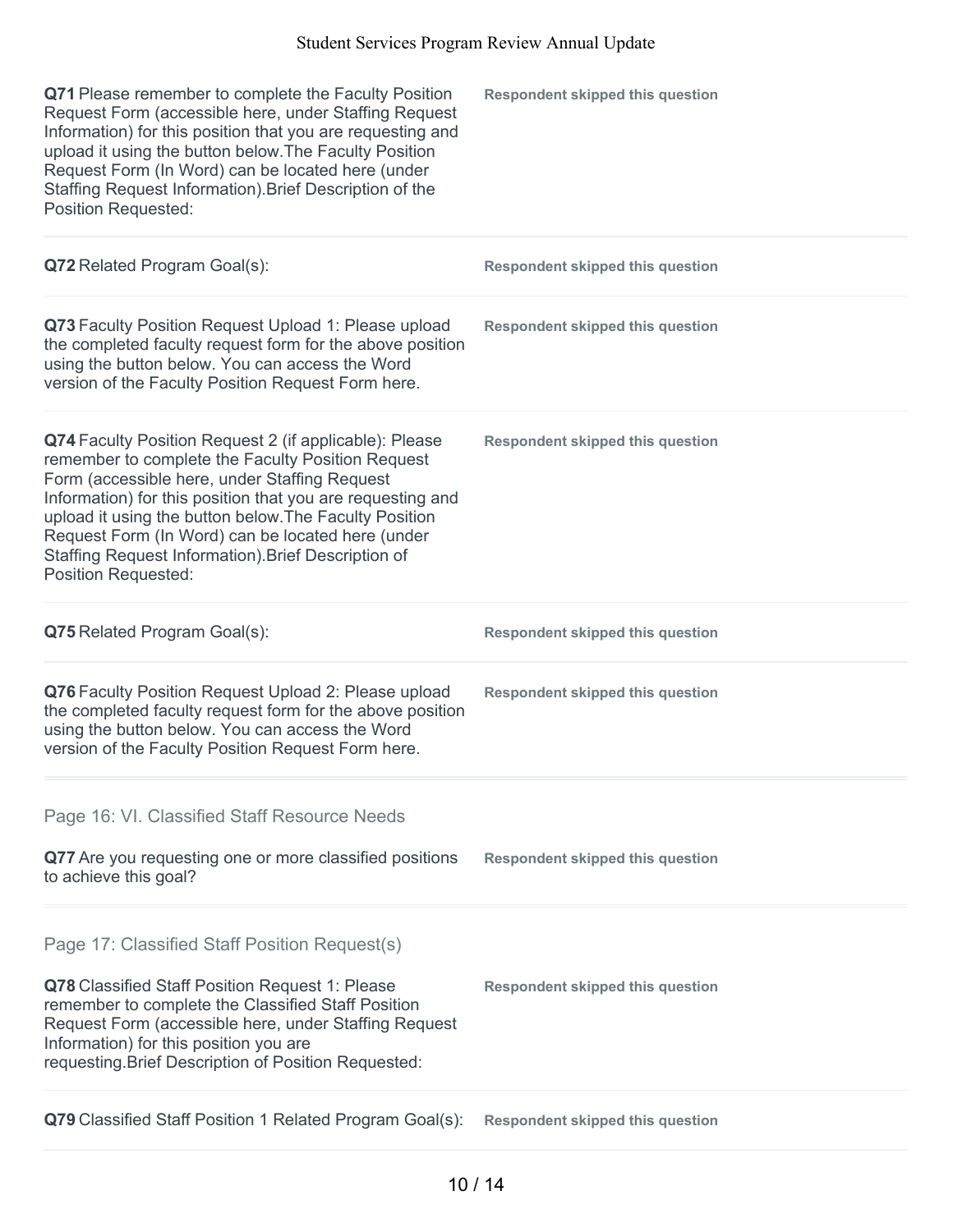| Q80 Classified Staff Position 1 Request Upload: Please<br>upload a completed Classified Position Request Form<br>for this request using the button below. You can access<br>the Word version of the Classified Position Request<br>Form here.                    | <b>Respondent skipped this question</b> |
|------------------------------------------------------------------------------------------------------------------------------------------------------------------------------------------------------------------------------------------------------------------|-----------------------------------------|
| Q81 *** OPTIONAL*** Please use the button below to<br>upload the position classification description (obtained<br>from HR).                                                                                                                                      | <b>Respondent skipped this question</b> |
| Q82 Classified Staff Position Request 2: Please<br>remember to complete the Classified Staff Position<br>Request Form (accessible here, under Staffing Request<br>Information) for each position you are requesting. Brief<br>Description of Position Requested: | <b>Respondent skipped this question</b> |
| Q83 Classified Staff Position 2 Related Program Goal(s):                                                                                                                                                                                                         | <b>Respondent skipped this question</b> |
| Q84 Classified Staff Position Request 2 Upload: Please<br>upload a completed Classified Position Request Form<br>for this request using the button below. You can access<br>the Word version of the Classified Position Request<br>Form here.                    | <b>Respondent skipped this question</b> |
| Q85***OPTIONAL***Please use the button below to<br>upload the position classification description (obtained<br>from HR).                                                                                                                                         | <b>Respondent skipped this question</b> |
|                                                                                                                                                                                                                                                                  |                                         |
| Page 18: VII. Technology Resource Needs                                                                                                                                                                                                                          |                                         |
| Q86 Are you requesting technology resources to achieve<br>this goal?                                                                                                                                                                                             | <b>Respondent skipped this question</b> |
| Page 19: Technology Request(s)<br>Q87 Technology Request 1: Please remember to<br>complete a Technology Request Form for each request<br>you are submitting. You can access the online<br>Technology Request Form here: Technology Request<br>Form               | <b>Respondent skipped this question</b> |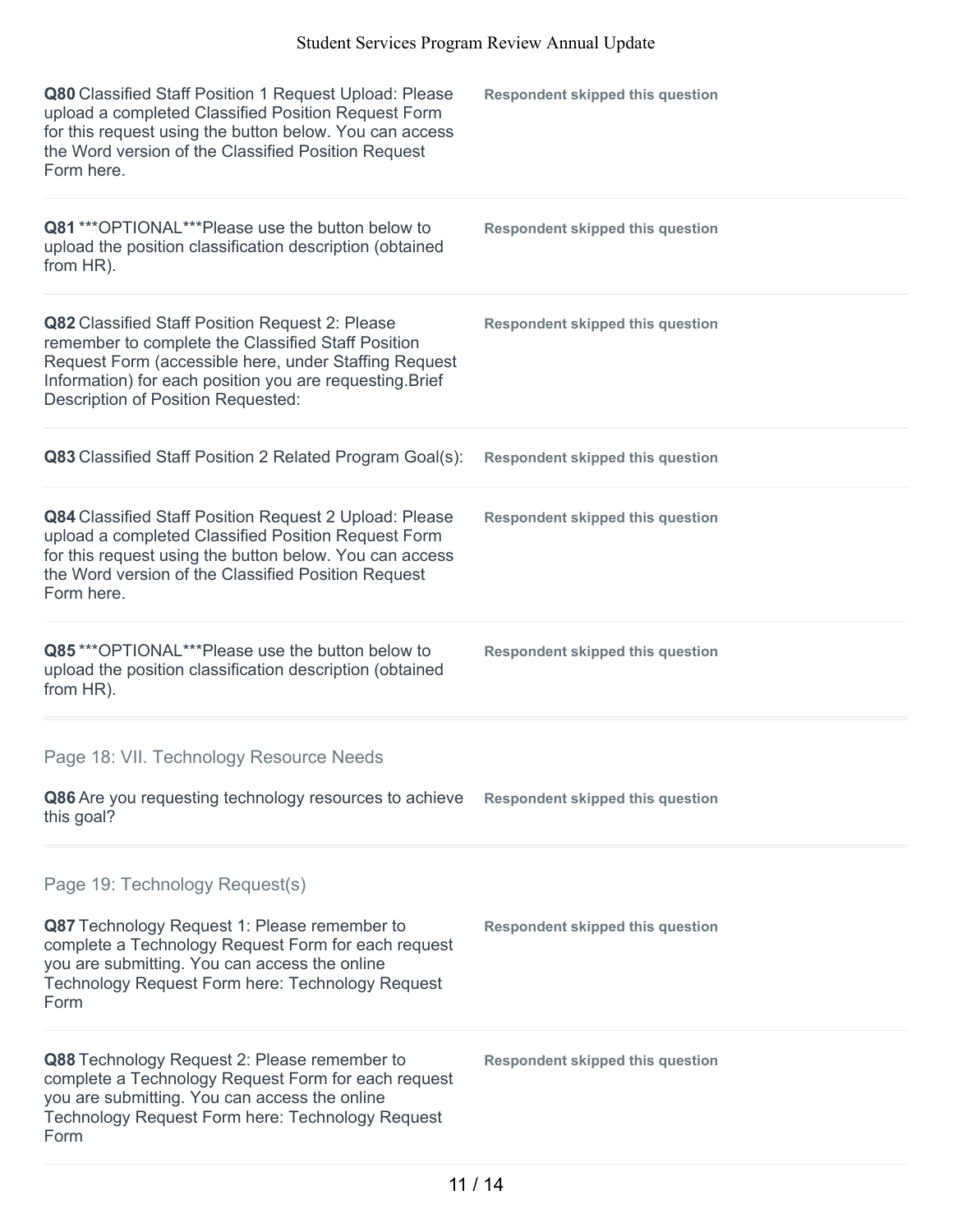# Page 20: VIII. Perkins and Strong Workforce Resource Needs

| Q89 Are you requesting Perkins and/or Strong<br>Workforce resources to achieve this goal?                                                                                                                                               | <b>Respondent skipped this question</b> |
|-----------------------------------------------------------------------------------------------------------------------------------------------------------------------------------------------------------------------------------------|-----------------------------------------|
| Page 21: Perkins Request and Strong Workforce<br>Q90 Perkins Request and Strong Workforce 1: Please<br>remember to complete the Perkins Request Form and<br>submit it via the annual Perkins/Strong Workforce<br>request process/cycle. | <b>Respondent skipped this question</b> |
| Q91 Perkins Request and Strong Workforce 2: Please<br>remember to complete the Perkins Request Form and<br>submit it via the annual Perkins/Strong Workforce<br>request process/cycle.                                                  | <b>Respondent skipped this question</b> |
| Page 22: IX. Supplies/Equipment Resource Needs<br>Q92 Are you requesting supplies and/or equipment<br>resources to achieve this goal?                                                                                                   | <b>Respondent skipped this question</b> |
| Page 23: Supplies/Equipment Request(s)<br>Q93 Supplies/Equipment Request 1: In the boxes below<br>please provide information on your request.<br>Supplies/Equipment requests will be considered on a<br>one-time funding basis.         | <b>Respondent skipped this question</b> |
| Q94 Supplies/Equipment Documentation 1: Please<br>upload any supplies/equipment quotes or additional<br>documentation for this request.                                                                                                 | <b>Respondent skipped this question</b> |
| Q95 Supplies/Equipment Request 2: In the boxes below<br>please provide information on your request.<br>Supplies/Equipment requests will be considered on a<br>one-time funding basis.                                                   | <b>Respondent skipped this question</b> |
| Q96 Supplies/Equipment Documentation 2 : Please<br>upload any supplies/equipment quotes or additional<br>documentation for this request.                                                                                                | <b>Respondent skipped this question</b> |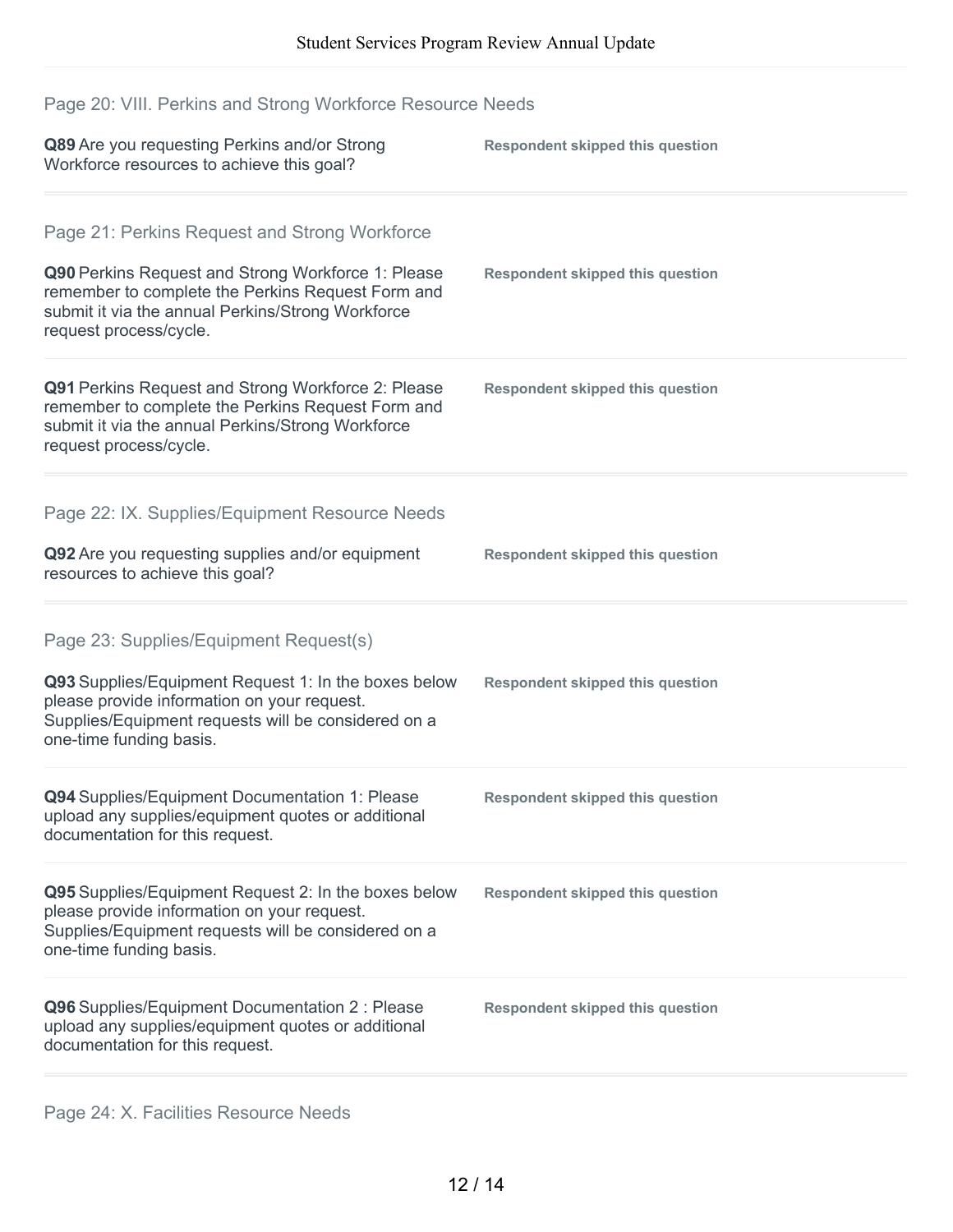| Q97 Are you requesting facilities resources to achieve<br>this goal?                                                                                                                                                                | <b>Respondent skipped this question</b> |
|-------------------------------------------------------------------------------------------------------------------------------------------------------------------------------------------------------------------------------------|-----------------------------------------|
| Page 25: Facilities Request<br>Q98 Facilities Request 1: Please provide the information<br>below and remember to complete a Facilities Request<br>Form accessible here: Facilities Request Form                                     | <b>Respondent skipped this question</b> |
| Q99 Facilities Request 2: Please provide the information<br>below and remember to complete a Facilities Request<br>Form, accessible here: Facilities Request Form                                                                   | <b>Respondent skipped this question</b> |
| Page 26: XI. Professional Development Resource Needs<br>Q100 Are you requesting professional development<br>resources to achieve this goal?                                                                                         | <b>Respondent skipped this question</b> |
| Page 27: Professional Development Request<br>Q101 Professional Development Request 1: Please<br>provide the information identified below and follow the<br>process for requesting professional development funds,<br>outlined here. | <b>Respondent skipped this question</b> |
| Q102 Professional Development Request 2: Please<br>provide the information identified below and follow the<br>process for requesting professional development funds,<br>outlined here.                                              | <b>Respondent skipped this question</b> |
| Page 28: XII. Other Resource Needs<br>Q103 Are you requesting any other resources to achieve<br>this goal?                                                                                                                          | <b>Respondent skipped this question</b> |
| Page 29: Other Resource Requests<br>Q104 Other Resource Requests 1: Other resource<br>requests will be considered on a one-time funding basis.<br>Please fill in the information below.                                             | <b>Respondent skipped this question</b> |
| Q105 Other Resource Requests 2: Other resource<br>requests will be considered on a one-time funding basis.<br>Please fill in the information below.                                                                                 | <b>Respondent skipped this question</b> |